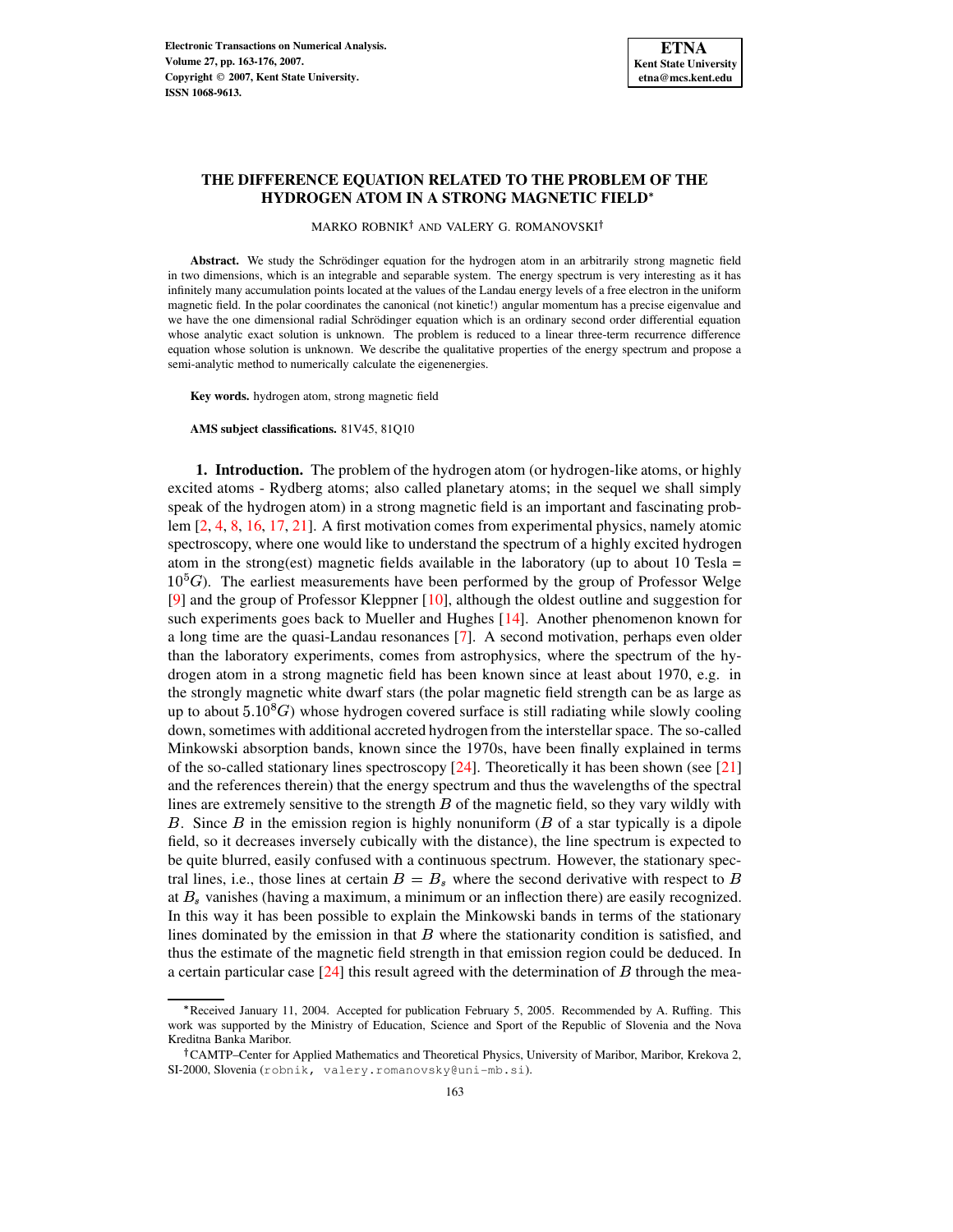surement of the circular polarization of the optical continuum by Kemp *et al.* [\[11\]](#page-13-11), and was quite a success of the theory of atomic spectra in strong magnetic fields. The neutron stars can have polar magnetic field strengths up to  $10^{13}G$ , there is no hydrogen, but we can have, e.g., the almost completely ionized (and possibly highly excited) iron FeXXVI, in a variety of accretion scenarios, in binary systems rather than in isolated neutron stars (pulsars).

On the theoretical side the problem of the hydrogen atom in strong (actually arbitrary)  $B$ is fascinating, because it is a *paradigm* of a classical and quantal Hamiltonian nonintegrable and chaotic system [\[3,](#page-13-12) [4,](#page-13-1) [8,](#page-13-2) [16,](#page-13-3) [17,](#page-13-4) [22\]](#page-13-13) in the 3D case. It is the example of quantum chaos *par excellence*. Indeed, the simple classical system described by the Lagrange function

<span id="page-1-0"></span>(1.1) 
$$
\mathcal{L} = \frac{1}{2} m_e \mathbf{v}^2 + \frac{e}{c} \mathbf{A} \cdot \mathbf{v} - \frac{Qe}{r},
$$

where

$$
\mathbf{A} = \frac{1}{2}\mathbf{B} \times \mathbf{r}
$$

is the vector potential of a homogeneous magnetic field  $\bf{B}$ , and  $\bf{v}$  the velocity vector of the point charge  $e$ , moving in the magnetic field  $\bf{B}$  and in the Coulomb electrostatic field of the central point charge Q, is generally a *nonintegrable* Hamiltonian dynamical system of the mixed type, that is exhibiting a chaotic motion for certain initial conditions in the classical phase space and a regular motion on invariant tori for other initial conditions, depending on the energy, strength of the magnetic field, and on the particular initial conditions [\[16\]](#page-13-3). Generally, it is predominantly regular at low energies and chaotic at high energies. The chaos-regularity border is qualitatively defined by comparing and equating the strengths of the Coulomb force with the magnetic force acting on the moving point charge  $e$  with mass  $m_e$ . Here c is the velocity of light and  $r = |\mathbf{r}|$ . To be more precise, in the case of an electron attracted by a Z-fold positively charged nucleus we have  $e = -e_0$ , and  $Q = Ze_0$ , where  $e_0$ is the elementary charge and  $Z$  is the number of protons.

Let us now specialize to the 2D case  $z = 0$  by rewriting the Lagrange function [\(1.1\)](#page-1-0) in polar coordinates  $(\rho, \phi)$ ,

<span id="page-1-1"></span>(1.2) 
$$
\mathcal{L} = \frac{m_e}{2} (\dot{\rho}^2 + \rho^2 \dot{\varphi}^2) + \frac{eB}{2c} \rho^2 \dot{\varphi} - \frac{Qe}{\rho}.
$$

After introducing the standard notation for canonical moments,

$$
p_\rho=\frac{\partial \mathcal{L}}{\partial \dot{\rho}}=m_e\dot{\rho},\quad p_\varphi=\frac{\partial \mathcal{L}}{\partial \dot{\varphi}}=m_e\rho^2\dot{\varphi}+\frac{eB}{2c}\rho^2,
$$

and performing the standard procedure to construct the Hamiltonian function  $\mathcal{H}$  for the system [\(1.2\)](#page-1-1),

$$
{\cal H}=p_\rho\dot\rho+p_\varphi\dot\varphi-{\cal L},
$$

we get

<span id="page-1-2"></span>(1.3) 
$$
\mathcal{H} = \frac{p_{\rho}^2}{2m_e} + \frac{p_{\varphi}^2}{2m_e\rho^2} - \frac{eBp_{\varphi}}{2m_ec} + \frac{e^2B^2\rho^2}{8m_ec^2} + \frac{Qe}{\rho}.
$$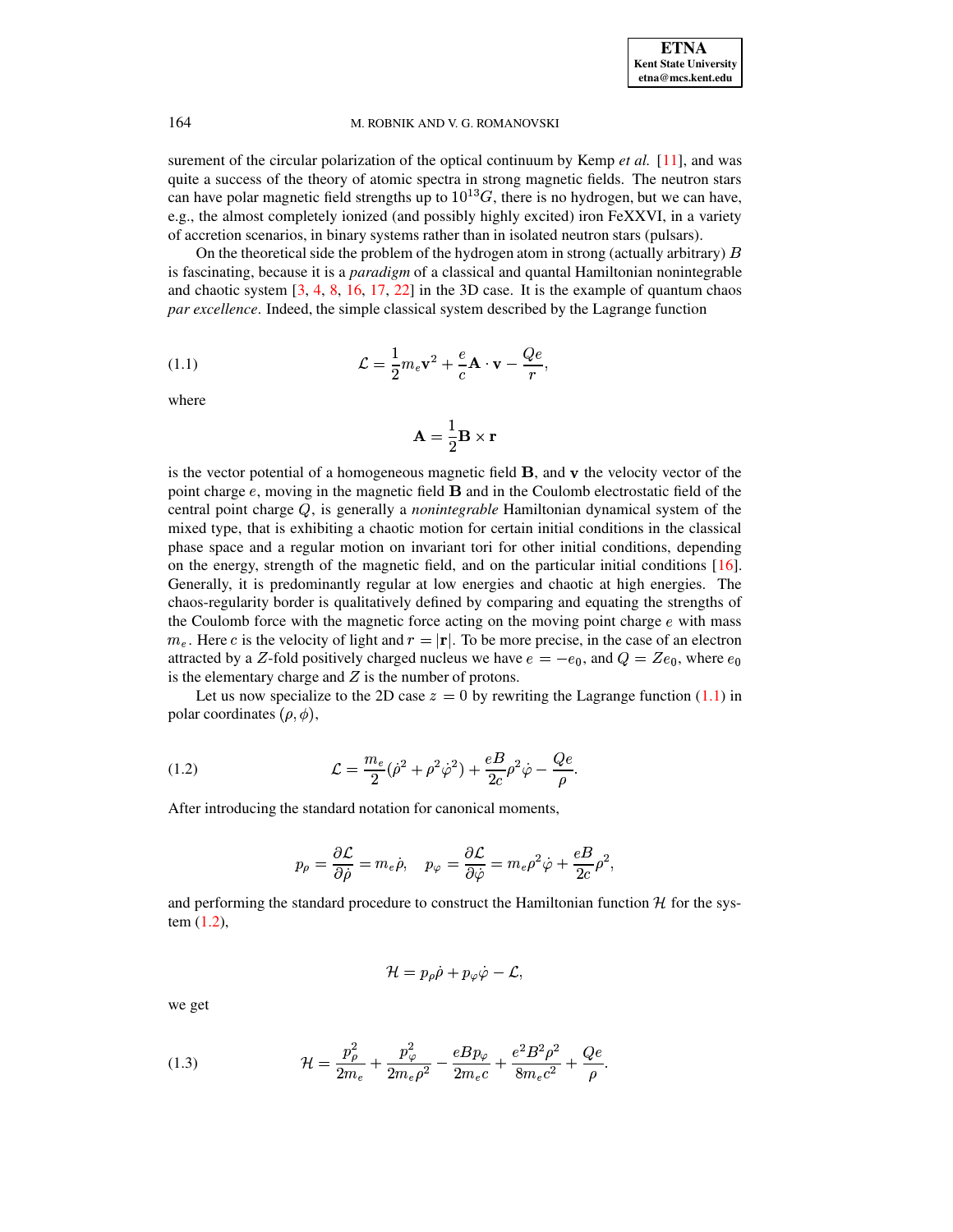| <b>ETNA</b>                  |
|------------------------------|
| <b>Kent State University</b> |
| etna@mcs.kent.edu            |

## DIFFERENCE EQUATIONS RELATED TO THE HYDROGEN ATOM 165

Here  $\varphi$  is a cyclic variable, so again we see immediately that  $p_{\varphi}$  is a constant of the motion, because

$$
\dot{p}_\varphi=-\frac{\partial \mathcal{H}}{\partial \varphi}=0,
$$

and, therefore,

$$
\dot{\varphi}=\frac{\partial \mathcal{H}}{\partial p_\varphi}=\frac{p_\varphi}{m_e \rho^2}-\frac{eB}{2m_e c}.
$$

Consequently,

<span id="page-2-0"></span>(1.4) 
$$
\varphi(t) = \int_{t_0}^t \left(\frac{p_{\varphi}}{m_e \rho^2} - \frac{eB}{2m_e c}\right) dt + \varphi(t_0)
$$

can be immediately integrated once  $\rho(t)$ , as a function of time t, is known. The latter is of course obtained as a solution of the ordinary second order differential equation for  $\rho$ , which follows from the Hamilton equations generated by  $H$  in [\(1.3\)](#page-1-2), namely

$$
m_e \ddot{\rho} = -\frac{\partial \mathcal{H}}{\partial \rho} = \frac{p_\varphi^2}{m_e \rho^3} - \frac{e^2 B^2}{4 m_e c^2} \rho + \frac{Q e}{\rho^2}.
$$

If we choose the coordinate system rotating at Larmor rotation frequency  $\omega_L = \omega/2$  (one half cyclotron frequency!), we can eliminate in  $(1.2)$  and thus in  $(1.3)$  the paramagnetic term (linear in  $B$ ), which is also clear in [\(1.4\)](#page-2-0), getting the most simple (2-dim) form of the Hamiltonian as was proposed and studied in [\[16\]](#page-13-3), namely

$$
\mathcal{H}=\frac{p_\rho^2}{2m_e}+\frac{p_\varphi^2}{2m_e\rho^2}+\frac{e^2B^2\rho^2}{8m_ec^2}+\frac{Qe}{\rho}.
$$

The *canonical angular momentum* **L** is different from the *kinetic angular momentum* **l**, namely we have the definition

(1.5) f" 2g0

and, thus,

<span id="page-2-1"></span>(1.6) 
$$
l = L - \frac{e}{2c} \mathbf{r} \times (\mathbf{B} \times \mathbf{r}).
$$

The *z*-component (parallel to  $\bf{B}$ ) is equal to

(1.7) 
$$
l_z = L_z - \frac{eB}{2c} \rho^2.
$$

When going over to the quantum mechanics of our problem we apply the canonical quantization rule in the ordinary coordinate space, thus replace the momentum p by the operator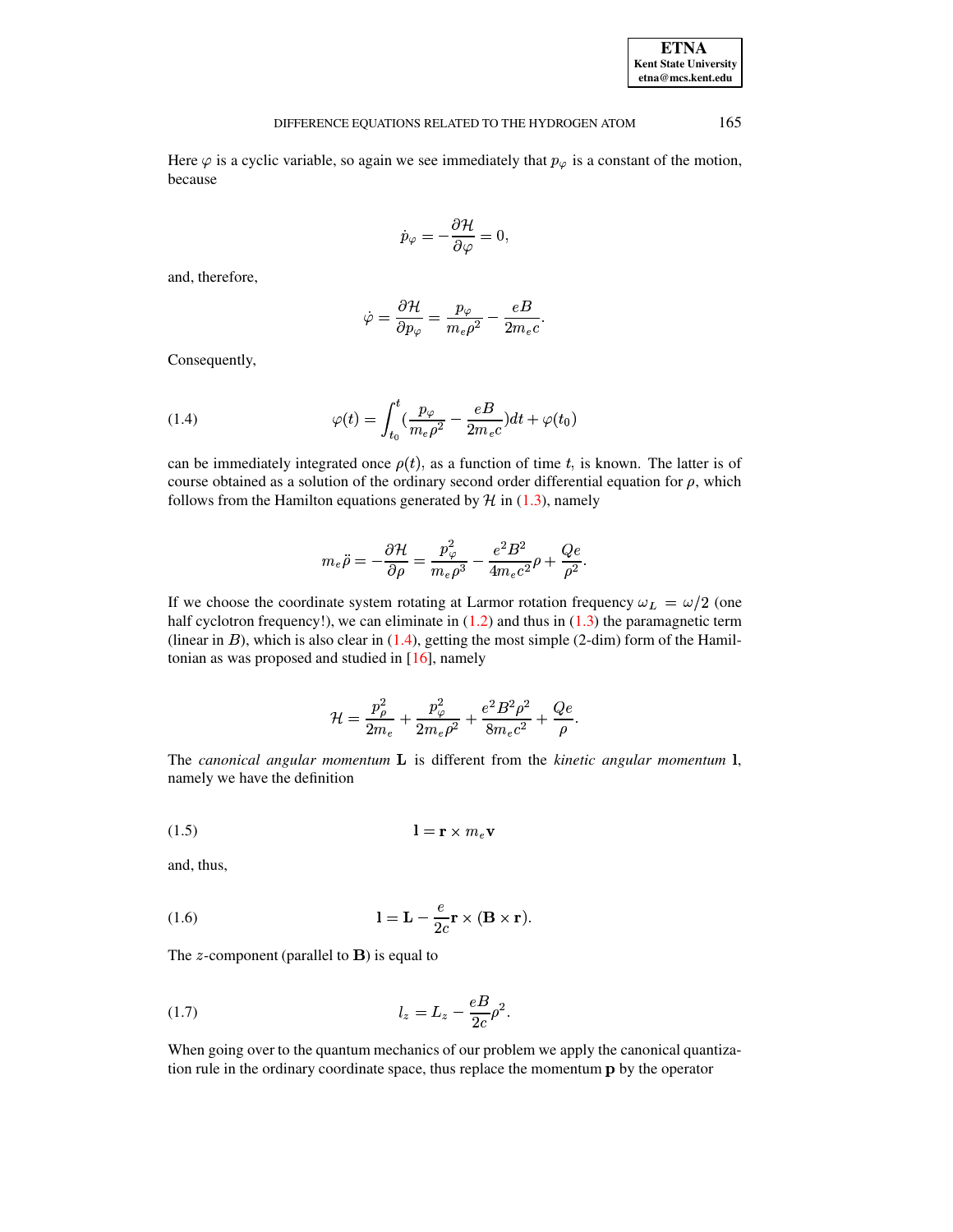<span id="page-3-0"></span>(1.8) 
$$
\hat{\mathbf{p}} = -i\hbar \frac{\partial}{\partial \mathbf{r}}.
$$

As can be verified quantum mechanically, for the angular momenta, we have precisely equation [\(1.6\)](#page-2-1),

(1.9) 
$$
\hat{\mathbf{l}} = \hat{\mathbf{L}} - \frac{e}{2c} \mathbf{r} \times (\mathbf{B} \times \mathbf{r}).
$$

In particular, the  $z$ -component is given by

$$
\hat{l_z}=\hat{L_z}-\frac{eB}{2c}\rho^2
$$

and has the expected value

(1.10) 
$$
\langle \hat{I}_z \rangle = L_z - \frac{eB}{2c} \langle \rho^2 \rangle.
$$

Here  $\hat{L}_z$  can be expressed in terms of polar coordinates with the polar angle  $\varphi$  in the form

(1.11) 
$$
\hat{L}_z = -i\hbar \frac{\partial}{\partial \varphi} = \hat{p}_{\varphi}.
$$

This is a conserved quantity with eigenvalue  $L<sub>z</sub>$  and commutes with the Hamilton operator

(1.12) 
$$
\hat{H} = \frac{\hat{\mathbf{p}}^2}{2m_e} - \frac{eB}{2m_ec}\hat{L}_z + \frac{e^2B^2}{8m_ec^2}\rho^2 + \frac{Qe}{\rho}.
$$

Using [\(1.8\)](#page-3-0) and the polar coordinates  $(\rho, \varphi)$ , we get the Schrödinger equation

$$
\hat{H}\psi=E\psi,
$$

which can be written as

$$
-\frac{\hbar^2}{2m_e}\{\frac{1}{\rho}\frac{\partial}{\partial\rho}(\rho\frac{\partial\psi}{\partial\rho})+\frac{1}{\rho^2}\frac{\partial^2\psi}{\partial\varphi^2}\}+i\hbar\frac{eB}{2m_ec}\frac{\partial\psi}{\partial\varphi}+\frac{e^2B^2}{8m_ec^2}\rho^2\psi+\frac{Qe}{\rho}\psi=E\psi.
$$

The 3D hydrogen atom in a magnetic field is a nonintegrable and chaotic system [\[16\]](#page-13-3), while the 2D hydrogen atom is separable (in polar coordinates) and therefore integrable. We now set up the corresponding Schrödinger equation for the 2D problem, for the separated wave function  $\psi(\rho) \exp(im\varphi)$  in polar coordinates  $(\rho, \varphi)$ , where we use the fact that  $\hat{L}_z\psi =$  $-i\hbar \frac{\partial}{\partial \varphi} \psi = m\hbar \psi$ . We obtain for the radial wave function  $\psi$ ,

$$
\frac{1}{\rho}\frac{\partial}{\partial \rho}(\rho \frac{\partial \psi}{\partial \rho}) + [\frac{2m_eE}{\hbar^2} - \frac{2m_eQe}{\hbar^2\rho} - (\frac{m}{\rho} - \frac{eB}{2\hbar c}\rho)^2]\psi = 0.
$$

Let us now introduce the natural units in a way that yields the Schrödinger equation in a nice dimensionless form. We specify the point charges as  $e = -e_0$  and  $Q = Ze_0$ . The length is measured in units of the Bohr radius  $a_B$ ,

$$
\rho=a_Bx,\quad a_B=\frac{\hbar^2}{m_e e_0^2}.
$$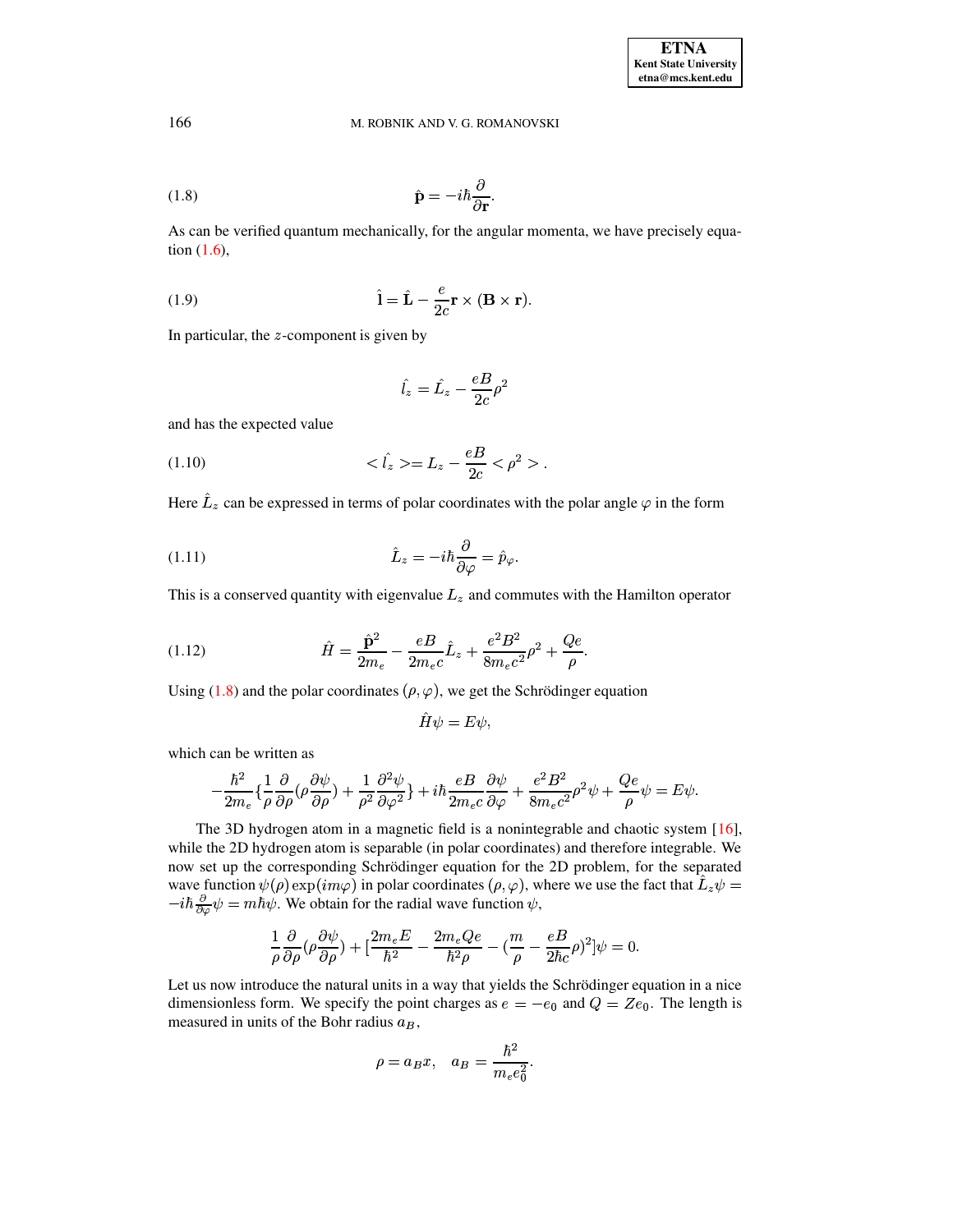Another quantity with the dimension of length is the Landau radius

$$
b=\sqrt{\frac{\hbar c}{e_0|B|}}.
$$

The unit of energy is one Rydberg, equal to  $e_0^2/(2a_B)$ , so that the dimensionless energy is

<span id="page-4-2"></span>
$$
(1.13)\qquad \qquad \tilde{\epsilon} = \frac{2a_B E}{e_0^2}.
$$

Finally, the unit of magnetic field strength is

<span id="page-4-3"></span>(1.14) 
$$
\lambda = \left(\frac{a_B}{b}\right)^2 = B/B_0, \quad B_0 = \frac{m_e^2 e_0^3 c}{\hbar^3}.
$$

For  $e_0$  and  $m_e$  being the elementary charge and the electron's mass, respectively, we obtain

$$
B_0 = \frac{m_e^2 e_0^3 c}{\hbar^3} = 2.3506 \times 10^9 \text{ Gauss} = 2.3506 \times 10^5 \text{ Tesla.}
$$

This is indeed a very strong magnetic field, which is not available in a laboratory, but in the astrophysical context mentioned in the introduction. Thus,  $\lambda$  is a linear measure of the strength of the magnetic field, such that  $\lambda = 1$  corresponds to  $B = B_0$ . With these conventions, we obtain the dimensionless fundamental equation

$$
\psi'' + \frac{1}{x}\psi' + [\tilde{\epsilon} + m\lambda \sin(eB) + \frac{2Z}{x} - \frac{m^2}{x^2} - \frac{\lambda^2}{4}x^2]\psi = 0,
$$

and after introducing the *reduced energy*  $\epsilon$ ,

$$
\epsilon = \tilde{\epsilon} + m\lambda \operatorname{sign}(eB),
$$

we get

<span id="page-4-0"></span>(1.15) 
$$
\psi'' + \frac{1}{x}\psi' + \left[\epsilon + \frac{2Z}{x} - \frac{m^2}{x^2} - \frac{\lambda^2}{4}x^2\right]\psi = 0.
$$

This is the fundamental ordinary second order differential equation for the radial wave function  $\psi$  as a function of the dimensionless polar radius x, which we are going to study.

**2. The unresolved difference equation.** We discuss the central difficulty in solving equation  $(1.15)$ . Factoring the function

$$
\psi(x)=x^{|m|}\exp(-\frac{\lambda x^2}{4})w(x),
$$

where  $\lambda \geq 0$ , we get from [\(1.15\)](#page-4-0) the differential equation for  $w(x)$ ,

<span id="page-4-1"></span>(2.1) 
$$
w'' + w'(\frac{2|m|+1}{x} - \lambda x) + w[\tilde{\epsilon} + \lambda(m-|m|-1) + \frac{2Z}{x}] = 0.
$$

**ETNA Kent State University etna@mcs.kent.edu**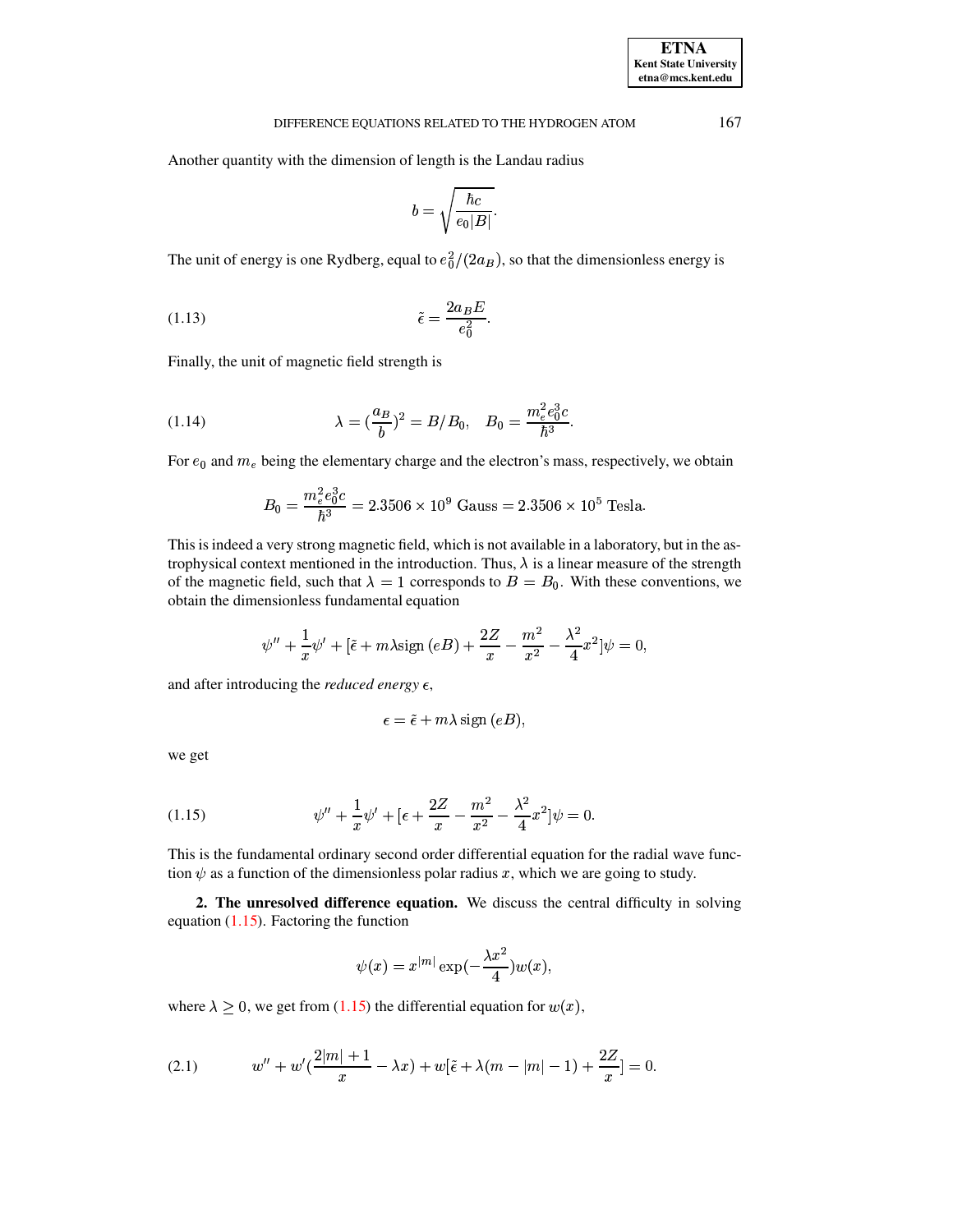Substituting the power expansion

$$
w(x) = \sum_{k=0}^{\infty} a_k x^k
$$

into [\(2.1\)](#page-4-1) with  $a_1 = -2a_0/(1+2|m|)$ , we obtain the three-term recursion relation

$$
a_k = -\frac{2Z}{k(k+2|m|)}a_{k-1} + \frac{\lambda k - \tilde{\epsilon} - \lambda(m-|m|+1)}{k(k+2|m|)}a_{k-2}.
$$

We are looking for solutions at discrete values of the eigenenergies  $\tilde{\epsilon}$  that satisfy the Schrödinger integrability condition

$$
2\pi\int_0^\infty x^{2|m|}\exp(-\frac{\lambda x^2}{2})|w(x)|^2xdx<\infty.
$$

It is not known how to determine such solutions and we raise the following question: Will  $w(x)$  be a polynomial or some other function?

**3. The representation of the Hamilton operator in the Landau basis.** In spite of our incapability to solve the problem of the previous section, we can deduce some important analytic results. From now on, the quantum number  $m$  (the canonical angular momentum number) will be considered fixed unless stated otherwise in a explicit way. We are going to determine a solution of our problem  $(1.15)$  by finding the eigenvalues of the Hamilton operator

<span id="page-5-2"></span>
$$
(3.1)\,\hat{H}(\psi) \equiv -\psi''(x) - \frac{\psi'(x)}{x} + \left(\frac{m^2}{x^2} - \frac{2Z}{x} + \frac{x^2\,\lambda^2}{4}\right)\,\psi(x) = \tilde{H}(\psi) - \frac{2Z}{x}\psi(x),
$$

where

$$
\tilde{H}(\psi) \equiv -\psi''(x) - \frac{\psi'(x)}{x} + \left(\frac{m^2}{x^2} + \frac{x^2\,\lambda^2}{4}\right)\,\psi(x).
$$

Then

<span id="page-5-0"></span>(3.2) 
$$
H_{ks} = 2\pi \int_0^\infty x \psi_k(x) \hat{H}(\psi_s) dx = \epsilon_s \delta_{ks} - 4\pi Z \int_0^\infty \psi_k(x) \psi_s(x) dx.
$$

Here  $\epsilon_s$  are the eigenvalues of the operator  $\tilde{H}$ . In fact they are exactly the Landau levels, now in a dimensionless form, where  $s = n_\rho = 0, 1, 2, \dots$ . Specifically,

<span id="page-5-1"></span>
$$
(3.3) \qquad \qquad \epsilon_s = \lambda(2s+1+|m|),
$$

where the full energy  $\tilde{\epsilon}$  is equal to

<span id="page-5-3"></span>(3.4) 
$$
\tilde{\epsilon}_s = \epsilon_s - m\lambda \operatorname{sign}(eB) = \lambda(2s + 1 + |m| + m),
$$

because we choose sign  $(eB) = -1$ , as  $e = -e_0$  and  $B > 0$ . Here  $\psi_s(x)$  is the s-th (Landau) eigenfunction of  $\tilde{H}$ , where s is exactly the number of its nodes. Therefore to complete our task we need to diagonalize the operator  $\hat{H}$ , i.e., its matrix  $H_{ks}$ . This consists of three steps: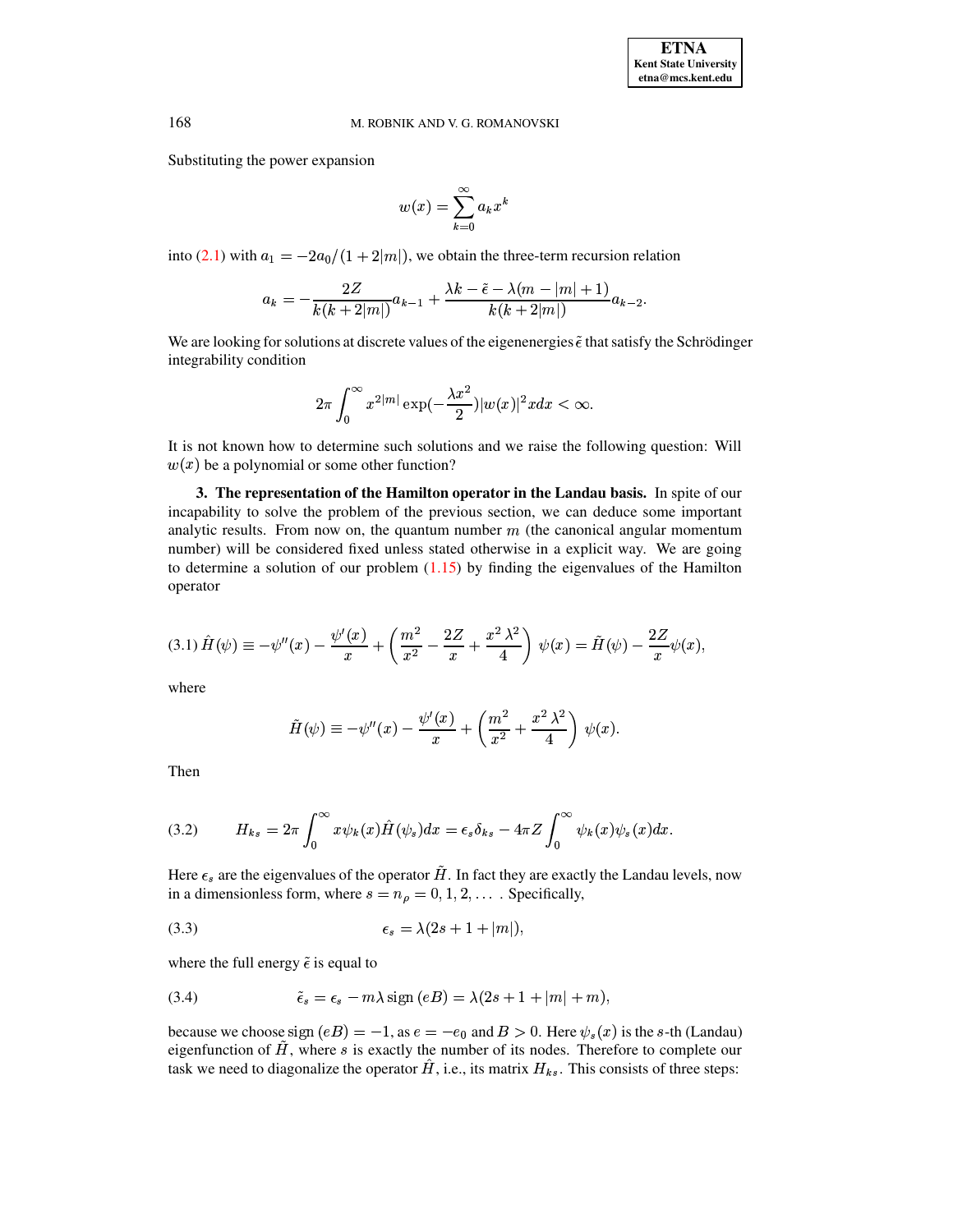#### DIFFERENCE EQUATIONS RELATED TO THE HYDROGEN ATOM

- 1. Show the completeness of the Landau basis of the eigenfunctions of the operator  $H$ in the Hilbert space of all  $\psi$  radial functions. This is done below.
- 2. Calculate the elements of  $H_{ks}$ . This is done analytically below.

3. Diagonalize the matrix  $H_{ks}$ . This can not be done analytically, only numerically.

It is important to stress that the functional dependence of  $H_{ks}$  on  $\lambda$ , and of course on Z, will be exactly known, namely the integral in the second term of  $(3.2)$  is exactly proportional to  $\sqrt{\lambda}$ , as it will be shown in below. This is very important, because it means that the matrix  $H_{ks}$  must be calculated analytically only once, see the equations (3.12) and (3.16), and consequently the energy spectrum can be obtained for any  $\lambda$  and Z by a diagonalization of (3.2). This is one of the major contributions of this paper.

We proceed by constructing the orthonormal Landau eigenbasis  $\psi_s(x)$ , i.e., the normalized solutions of

<span id="page-6-0"></span>(3.5) 
$$
\tilde{H}(\psi_s) \equiv -\psi_s''(x) - \frac{\psi_s'(x)}{x} + \left(\frac{m^2}{x^2} + \frac{x^2 \lambda^2}{4}\right) \psi_s(x) = \epsilon_s \psi_s
$$

The substitution  $y = \frac{\lambda}{2}x^2$  in equation (3.5) yields

$$
\left(-\frac{m^2}{4y} - \frac{y}{4} + \frac{\epsilon}{2\lambda}\right)\psi(y) + \psi'(y) + y\psi''(y) = 0
$$

This equation has a solution

$$
e^{-\frac{y}{2}}y^{\frac{|m|}{2}} {_1F_1}(\frac{-\epsilon+\lambda+|m|\,\lambda}{2\,\lambda},1+|m|,y)
$$

with

$$
F(a, b, z) \stackrel{def}{=} {}_1F_1 \left[ \begin{array}{c} a \\ b \end{array}; z \right]
$$

being the confluent hypergeometric function, which becomes a polynomial if

$$
\frac{-\epsilon + \lambda + |m|\lambda}{2\lambda}, = -s
$$

where  $s = n_{\rho}$  is a non-negative integer equal to the number of the nodes  $n_{\rho}$  of the radial eigenfunction.

Therefore the spectrum of the equation (3.5) is precisely (3.3), where  $s = 0, 1, 2, \dots$ , and the corresponding wave functions are

<span id="page-6-1"></span>(3.6) 
$$
\psi_s(x) = a_s e^{-\frac{\lambda}{4}x^2} x^{|m|} {}_1F_1(-s, 1+|m|, \frac{\lambda}{2}x^2).
$$

Using the relation between the confluent hypergeometric function and the generalized Laguerre polynomials  $L_n^{|m|}(z)$ ,

(3.7) 
$$
L_n^{|m|}(z) = \frac{(n+|m|)!}{n!|m|!} F(-n, |m|+1, z),
$$

we can write  $(3.6)$  in the form

$$
\psi_s(x) = a_s \frac{|m|!s!}{(|m|+s)!} e^{-\frac{\lambda}{4}x^2} x^{|m|} L_s^{|m|} (\frac{\lambda}{2}x^2).
$$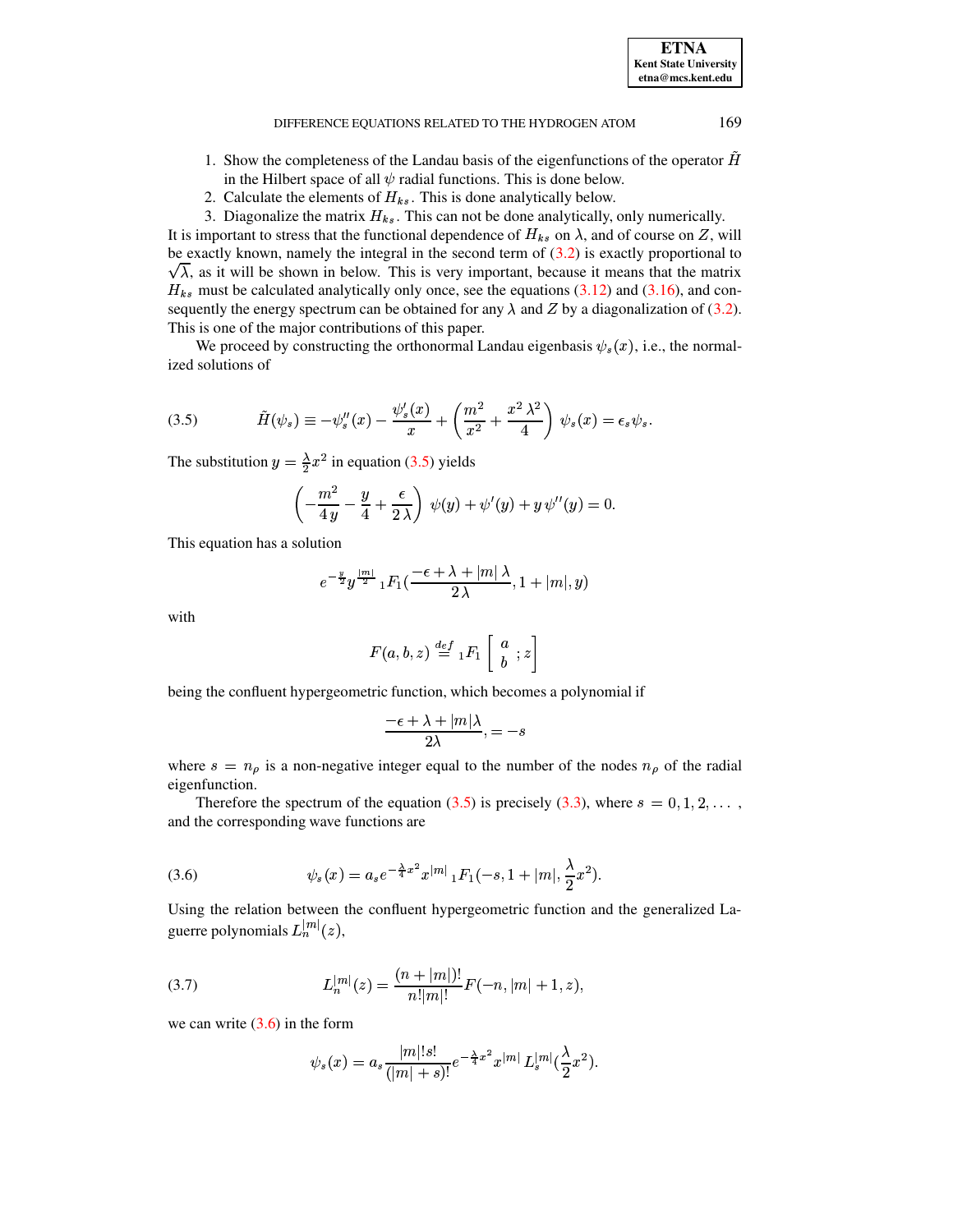The normalizing condition

$$
2\pi \int_0^\infty x \psi_s^2(x) dx = 1
$$

and the orthogonality relation for Laguerre polynomials

<span id="page-7-1"></span>(3.8) 
$$
\int_0^{+\infty} e^{-u} u^{|m|} L_n^{|m|} (u) L_k^{|m|} (u) du = \begin{cases} 0, & \text{if } n \neq k, \\ \Gamma(|m|+1) {n+|m|} & \text{if } n = k, \end{cases}
$$

yield

$$
a_s = \sqrt{\frac{\lambda^{|m|+1} (|m|+s)!^2}{2^{|m|+1} \pi \binom{|m|+s}{s} |m|!^2 s!^2 \Gamma(1+|m|)}}.
$$

Therefore

$$
\psi_s(x)=b_se^{-\frac{\lambda}{4}x^2}x^{|m|}L_s^{|m|}(\frac{\lambda}{2}x^2),
$$

where

$$
b_s = \sqrt{\frac{\lambda^{|m|+1}}{2^{|m|+1}\pi \, {(|m|+s) \choose s} |m|!}}.
$$

Now let us show that the orthonormal system  $\psi_s(x)$ ,  $s = 0, 1, \dots$ , is a complete basis of the Hilbert space  $L^2(0, +\infty)$ . To this end it is sufficient to prove that the set

$$
\left\{e^{-\frac{\lambda}{4}x^2}x^{\alpha}x^{2n}\right\}_{n=0}^{\infty}
$$

is dense in  $L^2(0, +\infty)$ . Here  $\alpha$  is a real number  $\alpha > -1/2$ . Indeed, an arbitrary function  $h(x)$  from  $L^2(0, +\infty)$  we can write in the form

$$
h(x) = e^{-\frac{\lambda}{4}x^2} x^{\alpha} f(\sqrt{\lambda}x).
$$

We need to show that for any  $\epsilon > 0$  there exists a polynomial  $t(x^2)$  such that

$$
I(h) \equiv \int_0^{+\infty} (e^{-\frac{\lambda}{4}x^2} x^{\alpha} [f(\sqrt{\lambda}x) - t(x^2)])^2 dx < \epsilon.
$$

After the substitution  $y = \lambda x^2$  we get

<span id="page-7-0"></span>(3.9) 
$$
I(h) = const \int_0^{+\infty} (e^{-y/2} y^{\alpha/2 - 1/4} [f(\sqrt{y}) - t(y/\lambda)])^2 dy
$$

$$
= const \int_0^{+\infty} (e^{-y} y^{\beta} [f(\sqrt{y}) - \tilde{t}(y)])^2 dy < \epsilon,
$$

where  $\beta = (2\alpha - 1)/2$  and  $\tilde{t}(y) = t(y/\lambda)$ . Note that  $h(x) \in L^2(0, +\infty)$  yields  $e^{-y/2}y^{\alpha/2 - 1/4}$ <br> $f(\sqrt{y}) \in L^2(0, +\infty)$ . Therefore, according to Szegő [23, Chapter 5.7], there is a polynomial

170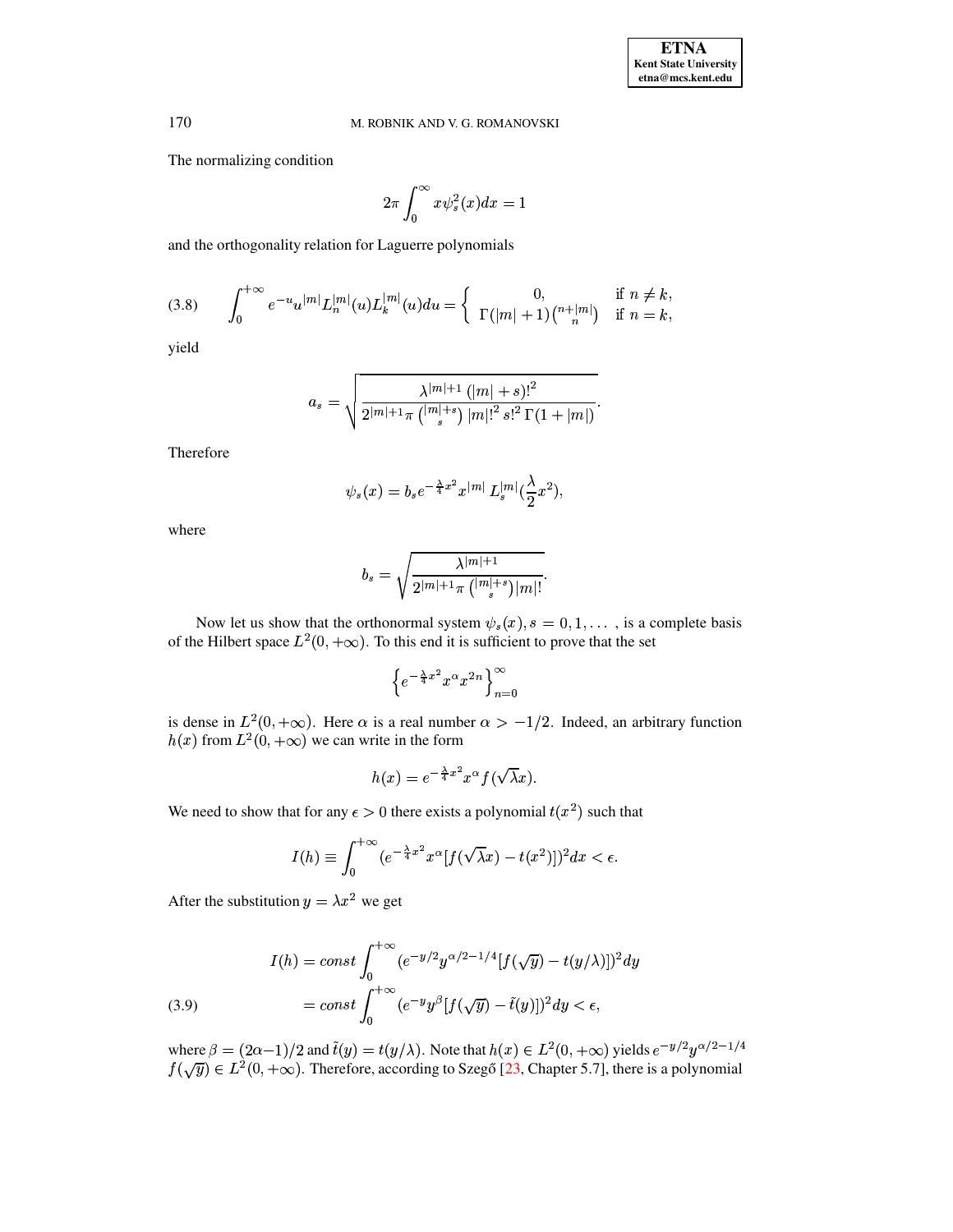| <b>ETNA</b>                  |
|------------------------------|
| <b>Kent State University</b> |
| etna@mcs.kent.edu            |

 $\tilde{t}(y)$  which satisfies (3.9). This completes the proof of the completeness of the Landau basis for any  $\lambda$ .

Now we calculate the matrix elements  $(3.2)$ . One can verify that

<span id="page-8-1"></span>
$$
(3.10) \quad L_k^{|m|}(\frac{\lambda}{2}x^2)L_s^{|m|}(\frac{\lambda}{2}x^2) = \sum_{u=0}^{k+s} \left( \sum_{j=0}^u \frac{(-1)^u \binom{k+|m|}{k-j} \binom{s+|m|}{s-u+j}}{j! \ (u-j)!} \right) \left( \frac{\lambda}{2} \right)^u x^{2u}.
$$

Note that

<span id="page-8-2"></span>
$$
(3.11) \quad \int_0^{+\infty} x^{2|m|+2u+v} e^{-\frac{\lambda}{2}x^2} dx = 2^{-\frac{1}{2}+|m|+u+\frac{v}{2}} \lambda^{-\frac{1}{2}-|m|-u-\frac{v}{2}} \Gamma(\frac{1}{2}+|m|+u+\frac{v}{2}).
$$

Then, using  $(3.10)$  and  $(3.11)$  with  $v = 0$ , we obtain

<span id="page-8-0"></span>
$$
(3.12) \quad A_{ks} = \int_0^\infty \psi_k(x)\psi_s(x)dx = b_kb_s \sum_{u=0}^{k+s} \left( \sum_{j=0}^u \frac{(-1)^u \binom{k+|m|}{k-j} \binom{s+|m|}{s-u+j}}{j! \ (u-j)!} \right) \times \left( \frac{\lambda}{2} \right)^u 2^{-\frac{1}{2}+|m|+u} \lambda^{-\frac{1}{2}-|m|-u} \Gamma(\frac{1}{2}+|m|+u) = \frac{\lambda^{1/2} \sqrt{k! s! (k+|m|)!(s+|m|)!}}{2^{|m|+1} \sqrt{2\pi}} \sum_{u=0}^{k+s} \frac{(-1)^u (2|m|+2u-1)!!}{2^u} \times \sum_{j=0}^u \frac{1}{(|m|+j)!(k-j)!(|m|+u-j)!(s-u+j)! j!(u-j)!}.
$$

To simplify the above expression, we rewrite the sum in the form

$$
\sum_{u=0}^{s+k} \frac{(-1)^u (2|m|+2u-1)!!}{2^u} \times
$$

$$
\sum_{j=0}^{u} \frac{1}{(|m|+j)!(k-j)!(|m|+u-j)!(s-u+j)!j!(u-j)!} = S_1 + S_2,
$$

where

$$
S_1 = \sum_{u=0}^{s} \frac{(-1)^u (2|m| + 2u - 1)!!}{2^u} \times
$$

$$
\sum_{j=0}^{u} \frac{1}{(|m|+j)!(k-j)!(|m|+u-j)!(s-u+j)!j!(u-j)!}
$$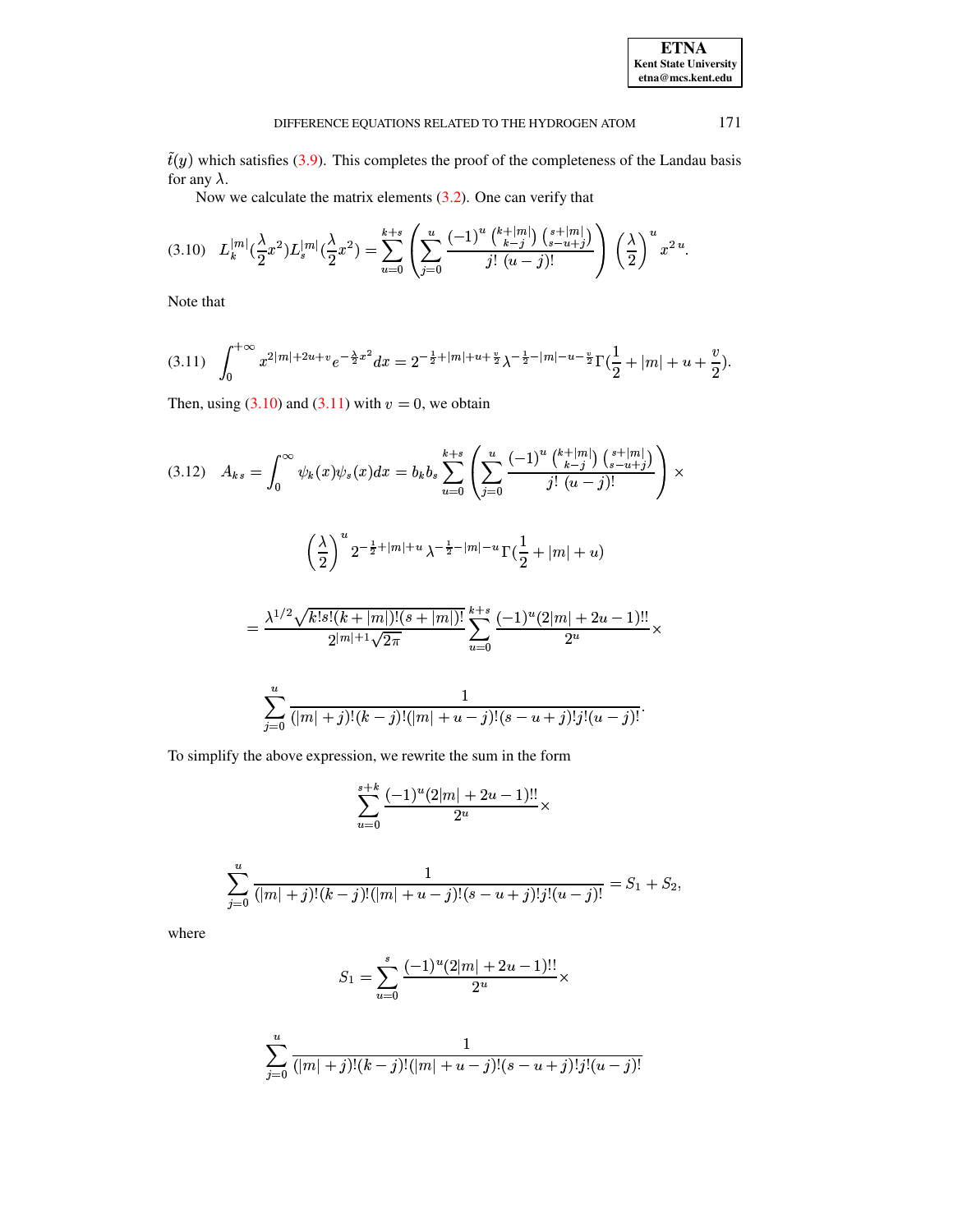and

$$
S_2 = \sum_{u=s+1}^{k+s} \frac{(-1)^u (2|m| + 2u - 1)!!}{2^u} \times
$$
  

$$
\sum_{j=0}^u \frac{1}{(|m| + j)!(k - j)!(|m| + u - j)!(s - u + j)!j!(u - j)!}
$$
  

$$
= \sum_{h=0}^{k-1} \frac{(-1)^{h+s+1} (2|m| + 2h + 2s + 1)!!}{2^{h+s+1}} \times
$$
  

$$
\sum_{v=0}^s \frac{(v!)^{-1}}{(|m| + v + h + 1)!(k - v - h - 1)!(|m| + s - v)!(v + h + 1)!(s - v)!},
$$

where to get this expression for  $S_2$  one can set  $u = h + s + 1$ ,  $j = v + h + 1$  and note that it suffices to consider only j between  $h + 1$  and  $h + s + 1$ , because  $\frac{1}{(-h-1+j)!} = 0$  for  $j < h + 1$ .

To compute the inner sum in  $S_1$ , we write it as

$$
\sum_{j=0}^{\infty} t_j,
$$

where

$$
t_j = \frac{1}{(|m|+j)!(k-j)!(|m|+u-j)!(s-u+j)!j!(u-j)!}
$$

Here we may replace the finite sum by the infinite sum because  $\frac{1}{(u-j)!} = 0$  for  $j > u$ . A straightforward computation yields

$$
\frac{t_{j+1}}{t_j} = -\frac{(j-k)(j-|m|-u)(j-u)}{(j+|m|+1)(j+s-u+1)(j+1)}
$$

Hence, using the algorithm from [15, p. 36] (which, actually, follows from the definition of hypergeometric functions), we conclude that

$$
\sum_{j=0}^{u} t_j = \sum_{j=0}^{\infty} t_j = \frac{1}{|m|!k!(|m|+u)!(s-u)!u!} {}_3F_2 \left[ \begin{array}{|c} -k & -|m|-u & -u \\ |m|+1 & s-u+1 \end{array} ; -1 \right]
$$

and, therefore,

<span id="page-9-0"></span>
$$
(3.13)\ \ S_1 = \sum_{u=0}^s \frac{(-1)^u (2|m| + 2u - 1)!!}{2^u |m|! k! (|m| + u)! (s - u)! u!} {}_3F_2 \left[ \begin{array}{ccc} -k & -|m| - u & -u \\ |m| + 1 & s - u + 1 \end{array}; -1 \right]
$$

Similarly,

<span id="page-9-1"></span>
$$
S_2 = \sum_{h=0}^{k-1} \frac{(-1)^{h+s+1}(2|m|+2h+2s+1)!!}{2^{h+s+1}(|m|+h+1)!(k-h-1)!(|m|+s)!(h+1)!s!}
$$
  
(3.14) 
$$
\times {}_3F_2 \begin{bmatrix} h+1-k & -|m|-s & -s \\ h+2 & |m|+h+2 & -1 \end{bmatrix}.
$$

172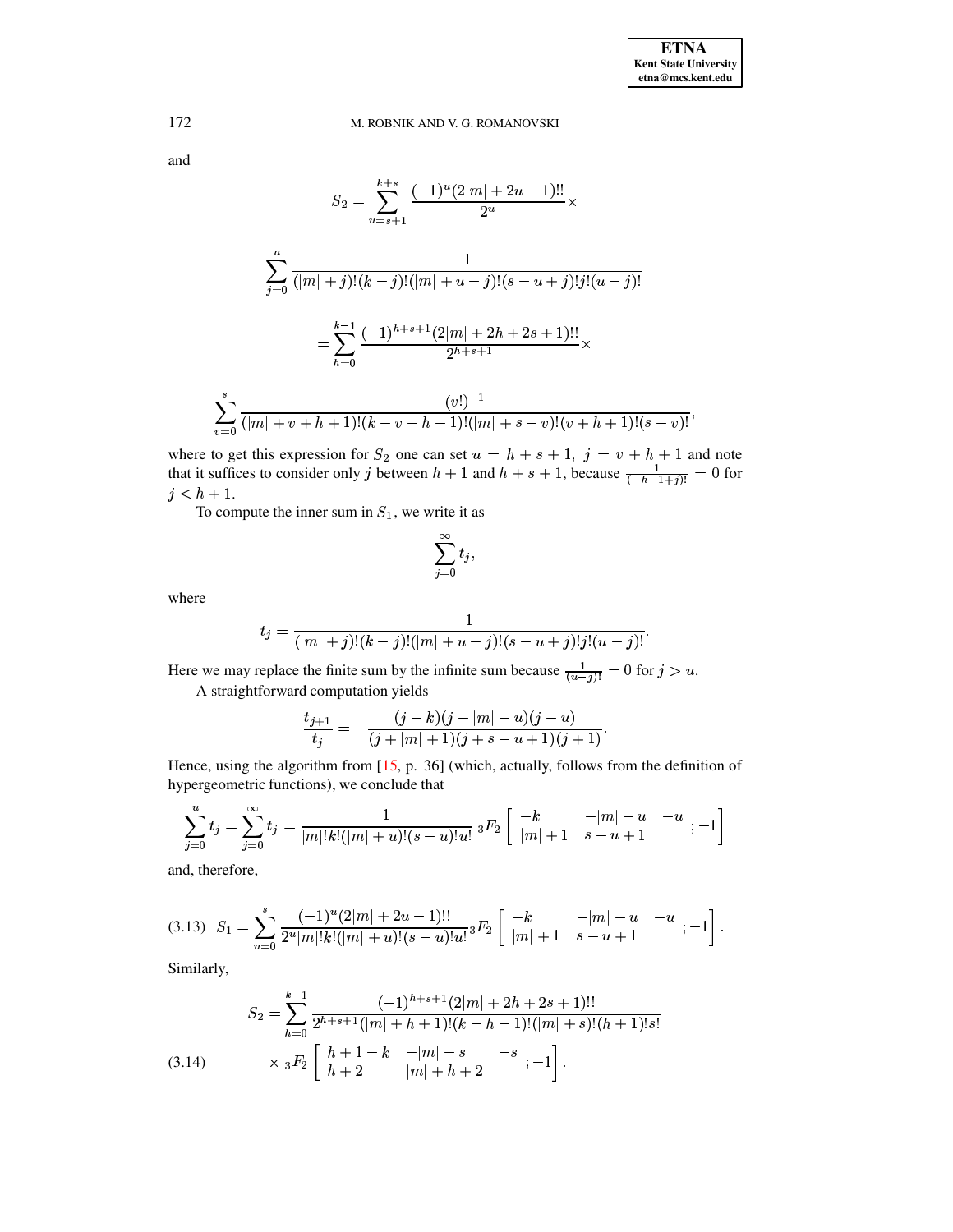### <span id="page-10-1"></span>DIFFERENCE EQUATIONS RELATED TO THE HYDROGEN ATOM

As a consequence, we obtain

$$
(3.15) \t\t\t H_{ks} = \epsilon_s \delta_{ks} - 4\pi Z A_{ks}
$$

where

<span id="page-10-0"></span>(3.16) 
$$
A_{ks} = \frac{\lambda^{1/2} \sqrt{k! s! (k + |m|)! (s + |m|)!}}{2^{|m|+1} \sqrt{2\pi}} (S_1 + S_2),
$$

and  $S_1$ ,  $S_2$  are given by (3.13), (3.14), respectively.

Note that we have to split the sum in  $(3.12)$  into the two parts,  $S_1$  and  $S_2$ , because otherwise, using the algorithm of [15, p. 36], we encounter the indeterminacy  $0 \cdot \infty$  during the calculations.

This completes our calculation of the matrix  $H_{ks}$  representing  $\hat{H}$  from (3.1) in the  $\lambda$ -Landau basis, as given in  $(3.15)$  -  $(3.16)$ . Note that the matrix is known analytically and computable. Also the dependencies on  $\lambda$  and Z are explicitly known. Therefore it suffices to compute the matrix only once and then  $H_{ks}$  can be diagonalized for any  $\lambda$  and Z. This observation is important, because the computation of the matrix is quite CPU-time demanding.

For the diagonal elements, we get from  $(3.16)$ ,

<span id="page-10-2"></span>
$$
(3.17) \t A_{kk} = \frac{\lambda^{1/2} \Gamma(1/2 + |m|)}{2 \sqrt{2} \pi |m|!} {}_3F_2 \begin{bmatrix} 1/2 & 1/2 & -k \\ 1 & 1 + |m| & 1 \end{bmatrix},
$$

where  $k = 0, 1, 2, \ldots$ . In the asymptotic limit for large  $|m|$ , using the Wallis's formula [1, p. 258], we obtain

<span id="page-10-4"></span>(3.18) 
$$
A_{kk} \sim \frac{\lambda^{1/2}}{2\pi\sqrt{2|m|}} \text{ when } |m| \to +\infty.
$$

To see this, notice that in equation  $(3.17)$  we have

$$
{}_{3}F_{2}\left[\begin{array}{cc} 1/2 & 1/2 & -k \\ 1 & 1+|m| & \end{array};1\right] = 1 + \sum_{s=1}^{k} \frac{\alpha_{s}}{g_{s}(|m|)},
$$

where  $\alpha_s \neq 0$  is a constant,  $g_s(|m|) = (1 + |m|)_s$  is a polynomial in |m| of the degree s, and  $(a)_s = a(a+1)(a+2)...(a+s-1)$  denotes, as usual, the Pochhammer symbol. Therefore the expression

$$
{}_3F_2\left[\begin{array}{cc}1/2 & 1/2 & -k \\1 & 1+|m| & \end{array};1\right]
$$

goes to 1 for all fixed k when  $|m| \to \infty$ .

It is easily verified that

<span id="page-10-3"></span>(3.19) 
$$
\langle x^2 \rangle = 2\pi \int_0^{+\infty} |\psi_n(x)|^2 x^3 dx = \frac{2(1+|m|+2n)}{\lambda}.
$$

173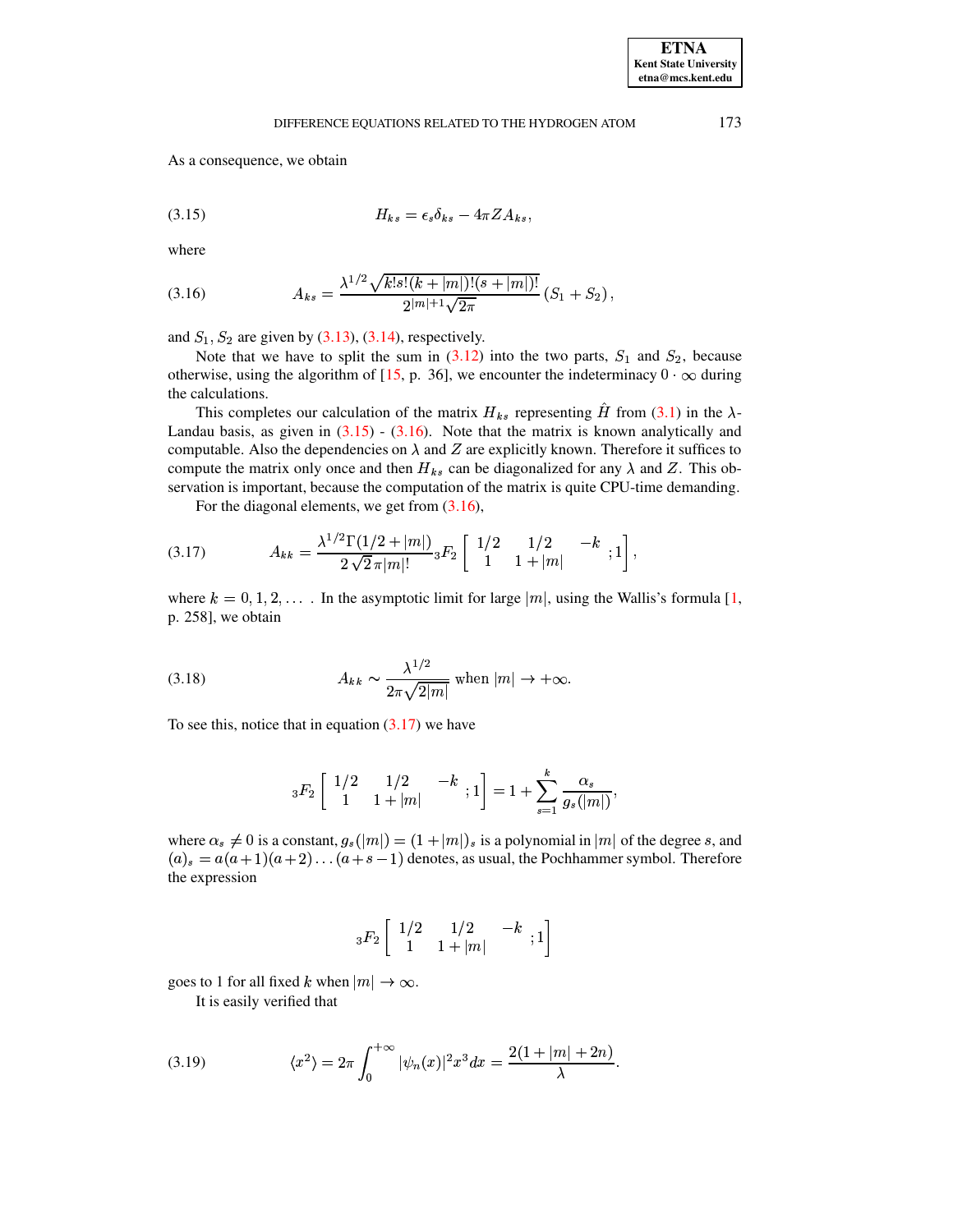Indeed,

$$
\langle x^2\rangle=2\pi b_n^2\int_0^\infty x^3e^{-\frac{\lambda}{2}x^2}x^{2|m|}\left(L_n^{|m|}(\frac{\lambda}{2}x^2)\right)^2dx.
$$

Using the substitution  $\frac{\lambda}{2}x^2 = y$ , the orthogonality relation [\(3.8\)](#page-7-1), and the recurrence relation for the Laguerre polynomials [\[1,](#page-13-16) p. 783],

$$
L_n^{\alpha-1}(x)=L_n^{\alpha}(x)-L_{n-1}^{\alpha}(x),
$$

we obtain

$$
\langle x^2 \rangle = \pi b_n^2 2^{|m|+2} \lambda^{-|m|-2} (|m|+1)! \left( \binom{n+|m|+1}{n} + \binom{n+|m|}{n-1} \right).
$$

Thus,  $(3.19)$  follows.

The diagonal elements  $A_{kk}$  given in [\(3.17\)](#page-10-2) are important, because they are the first order perturbation estimate of the perturbation problem  $(3.1)$  -  $(3.2)$ , where the Coulomb potential energy  $-2Z/x$  is treated as a small perturbation of the Landau eigenstates, and this will be a good approximation if  $\lambda$  is sufficiently small, and/or  $|m|$  sufficiently large. We have

$$
E_s = \epsilon_s - 4\pi Z A_{ss},
$$

which in the asymptotic limit  $|m| \gg 1$  becomes a quite simple expression, due to [\(3.18\)](#page-10-4),

$$
E_s = \epsilon_s - Z \sqrt{\frac{2 \lambda}{|m|}}.
$$

Here  $E_s$  denotes the s-th reduced dimensionless eigenvalue, so that the total dimensionless energy,  $\tilde{E}_s$ , is given (approximated) by

<span id="page-11-0"></span>(3.20) 
$$
\tilde{E}_s = \lambda (2s + |m| + m + 1) - Z \sqrt{\frac{2\lambda}{|m|}},
$$

where we have chosen  $\text{sign}(eB) = -1$ , as  $e = -e_0$ , and  $B > 0$ , and of course  $s =$  $0, 1, 2, \ldots$ . This is a very nice and transparent result, as it shows that upon switching on the Coulomb interaction, from  $Z = 0$  to  $Z > 0$ , we observe instead of infinitely discretely degenerate Landau levels, clusters of levels, each of which has an accumulation point precisely <sup>t</sup> at the Landau level. When  $m$  is negative, with  $|m|$  large, these levels approach the accumu-lation point as predicted by [\(3.20\)](#page-11-0). Clearly, for large  $|m|$ , when  $m < 0$ , the Landau energy reamins unchanged, and the physical meaning is, because of  $(3.19)$ , that we have a charge  $\epsilon$ at a large distance from the Coulomb central charge  $Q$  in a magnetic field  $B$ , such that the (average) kinetic angular momentum  $l<sub>z</sub>$  is also small, while the canonical angular momentum  $L_z$  is large. In this sense we understand the structure of clusters of Coulomb perturbed Landau levels either at large distances or large magnetic fields.

We make the following important physical observation: The energy spectrum of  $(3.1)$ is purely discrete for any  $\lambda \neq 0$ . This follows from the shape of the potential well, which increases indefinitely for  $\lambda \neq 0$  as  $x \to \infty$ by the same problem. The energy operator of (3.1)<br>
3. This follows from the shape of the potential well, which<br>
as  $x \to \infty$ , even for small values of  $\lambda$ . For  $\lambda = 0$ , i.e., in the pure Coulomb case without a magnetic field, the spectrum is discrete for all negative energies  $\frac{1}{2}$ 0, has the ionization limit when  $\epsilon = 0$ , and the continuum limit when  $\epsilon > 0$ .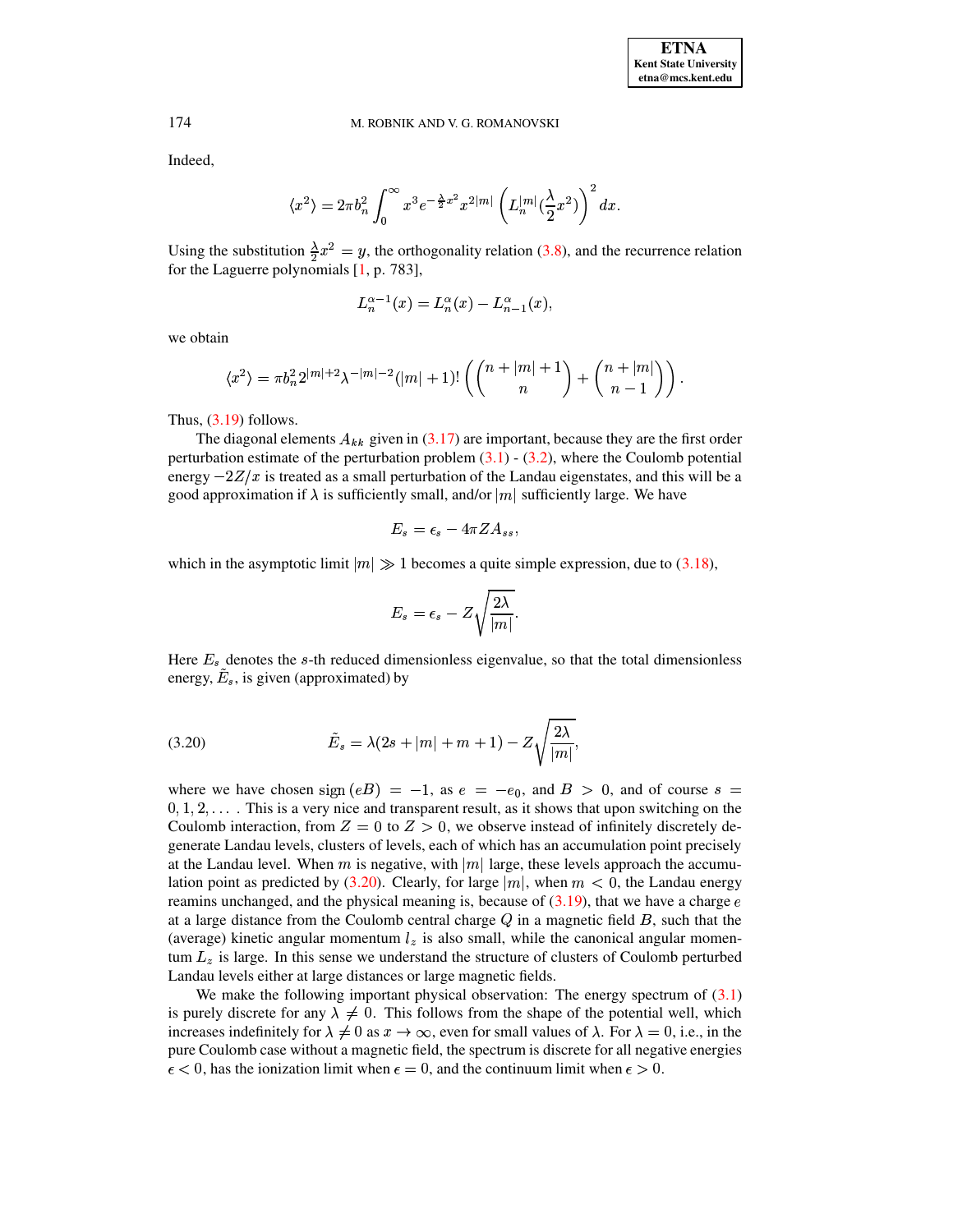**ETNA Kent State University etna@mcs.kent.edu**

## DIFFERENCE EQUATIONS RELATED TO THE HYDROGEN ATOM 175

We turn to the ionization limit in a non-vanishing magnetic field with  $\lambda \neq 0$ . Intuitively, one would expect this limit to be the first, lowest, accumulation point. This is of course not strictly true, because for  $\lambda \neq 0$ , the spectrum is everywhere discrete. Nevertheless, an escape to infinity is possible. Namely, within any Landau cluster with the main quantum number fixed, according to [\(3.4\)](#page-5-3), at negative m, but with large  $|m|$ , the system stays within the same fixed, according to (3.4), at negative m, but with large  $|m|$ , the system stays within the same<br>cluster energetically, but with increasing  $|m|$  the average radius  $\langle x^2 \rangle$  is increasing linearly as given by equation  $(3.19)$ . This is in fact nothing but almost radiationless escape to infinity, and that is what we mean by *ionization*. The photon energy needed for such an escape is smaller the larger  $|m|$  is. It is in this sense that we can call the lowest Landau energy according to [\(3.4\)](#page-5-3) it is equal to  $\lambda$  - the ionization limit  $\epsilon_{ion}$ . The situation is similar in any higher lying Landau cluster. There, ionization is also possible by emission of radiation, while ionization from below  $\epsilon_{ion}$  is possible by absorption of radiation, but in each case the quantum number  $m$  must change. Thus, the ionization limit is equal to

$$
\epsilon_{ion}=\lambda.
$$

In real physical units this means, using  $(1.13)$ , that the ionization limit is equal to

<span id="page-12-0"></span>(3.21) 
$$
E_{ion} = \frac{e_0^2}{2a_B} \times \frac{B}{B_0} = (B/B_0) \times \text{Rydberg} = (B/B_0) \times 13.598 \text{ eV},
$$

where, according to [\(1.14\)](#page-4-3),  $B_0 = \frac{m_e e_0 c}{\hbar^3} = 2.3506 \times 10^9$  Gauss =  $2.3506 \times 10^5$  Tesla. As esla. As the 3D situation does not change anything in this regard, the statement about the ionization limit [\(3.21\)](#page-12-0) for a 3D hydrogen atom in a magnetic field still holds true.

**4. Discussion and conclusions.** The 3D hydrogen atom in a strong magnetic field is a nonintegrable and chaotic system  $[16, 17]$  $[16, 17]$  $[16, 17]$  undergoing a transition from complete integrability (pure Coulomb case) to ergodicity (at sufficiently high energies), being a generic system, having the mixed type classical phase space  $[18]$ , and it is an example of classical (Hamiltonian) and quantum chaos *par excellence*.

The 2D hydrogen atom in a strong magnetic field is integrable and even separable, being effectively a one-dimensional system. However, its radial Schrödinger equation cannot be solved exactly. The essence of the problem is described in Section 2, and it boils down to a solution of a three-term recurrence relation. Nevertheless a lot of analytic work can be done. We have calculated analytically the matrix elements of the Hamilton operator in the Landau basis, which is a complete basis in the Hilbert space, and carried out its numerical diagonalization, and also described analytically the (asymptotic) structure of the Landau clusters of levels, which are created when the Coulomb interaction of an electron in a magnetic field is switched on. (If there is no Coulomb interaction, we have infinitely discretely degenerate Landau levels.) The size (spread) of the clusters scales as  $\sqrt{\lambda}$  with the magnetic field strength  $\lambda = B/B_0$ , where  $B_0 = 2.3506 \times 10^9$  Gauss, and the levels in the cluster for fixed  $\lambda$  approach the accumulation point (=Landau level) as  $1/\sqrt{|m|}$  when the modulus  $|m|$  of the canonical angular momentum quantum number ( $m = 0, \pm 1, \pm 2, \ldots$ ) goes to infinity (and the electron is receding to infinity). It is important to notice that the dependence of the represen-tation matrix [\(3.15\)](#page-10-1) in terms of the magnetic field strength  $\lambda$  and the charge Z is known, so that it must be calculated only once. Then the eigenenergies can be obtained by a numerical diagonalization of the matrix for any desired values of  $\lambda$  and Z. Some further results and more details are published in [\[20\]](#page-13-18).

**REFERENCES**